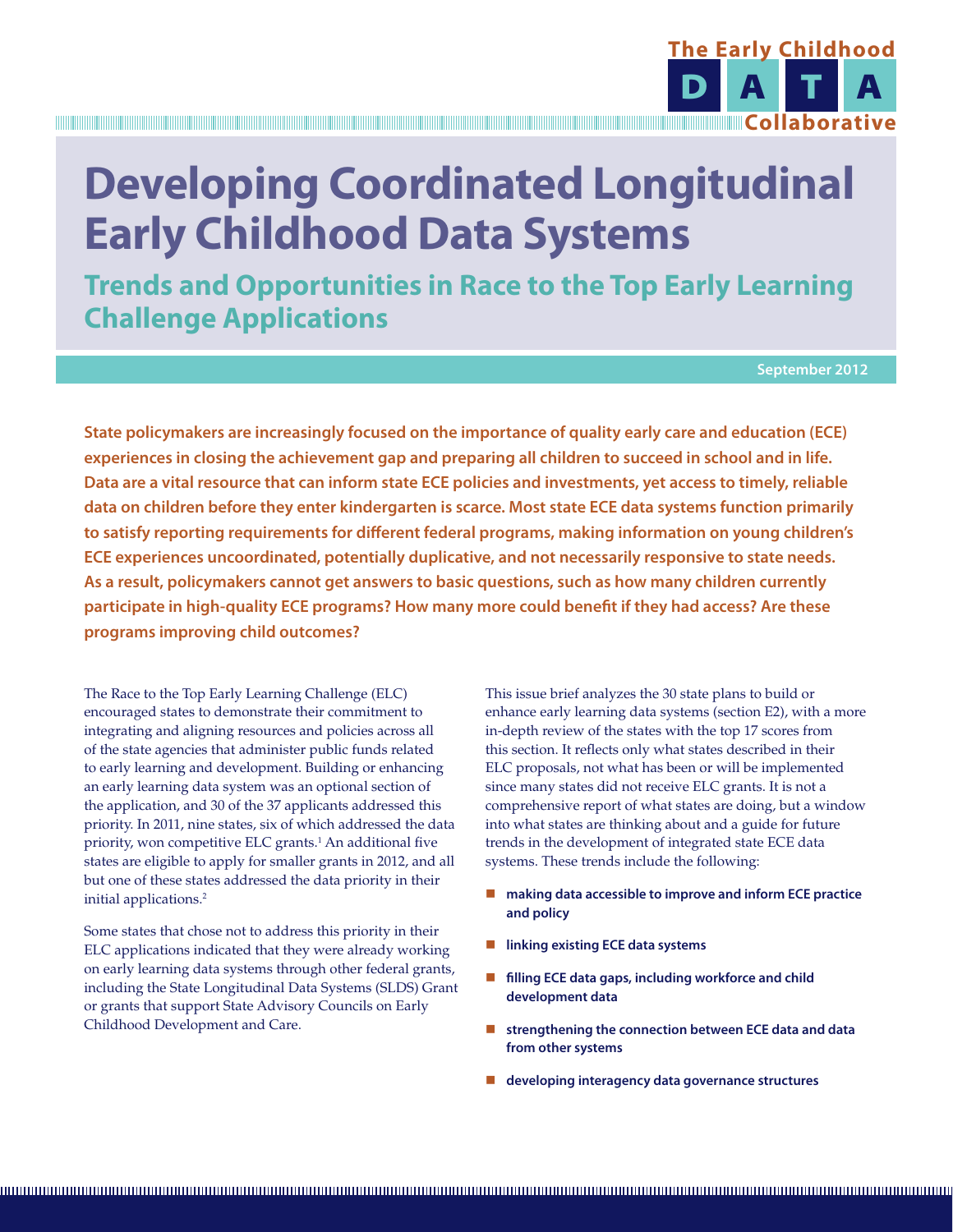# **Making Data Accessible to Improve and Inform ECE Practice and Policy**

The success of a well-designed and functioning ECE data system rests on its usefulness. Does it answer critical policy questions? Does it help program administrators improve program quality, early learning providers improve instruction, and parents understand what their children know and can do? Many states used the ELC grant opportunity to articulate a plan for an integrated data system that would make data accessible to varied stakeholders to support continuous improvement. For example, **Massachusetts** set the following goals for its data system:

- **P** providing policymakers with information about the current use of early learning/development programs that could be disaggregated by local level/different groupings of children to better address gaps in services and effective practice
- **P** providing programs and services with information about the children they are serving to improve individualized teaching and learning
- **P** providing an opportunity for state agencies to understand where children may be served by multiple systems that would benefit from greater coordination and integration
- providing parents/families with information about the early learning/development programs that are available to them and information to support their children's development

In their ELC applications, states proposed new data portals, dashboards, scorecards, and reports tailored to specific users, all available online. They pledged to make better use of technology to put data into the hands of people who could use them. For example

- **Maryland** and **Florida** proposed web portals to streamline and improve the timeliness, completeness, and accuracy of system records related to the providers and consumers of child care services.
- **Pennsylvania** proposed developing a "provider scorecard" that would compile data on individual ECE program sites, including provider demographics, Quality Rating Implementation System (QRIS) information, technical assistance, classroom quality assessment scores, workforce qualifications and retention, child demographics, enrollment, and child outcome information. Providers would receive comprehensive training on the effective use of their scorecard and recommendations for program improvement.

# **An Important Caveat: Variations in How States Defined the Data Landscape**

This issue brief highlights themes across ELC applications, but significant variations in how states defined the scope of their data landscape and the data elements would affect how data could be used.

**Targeted vs. Universal:** Most states focused on integrating data from one or more publicly funded early childhood programs, such as subsidized child care, Head Start, state prekindergarten, early intervention, preschool special education, and home visiting. In these states, data use would be limited to the children and programs receiving public funds. However, a few states proposed a larger scope for their early learning data systems. **Rhode Island** proposed a universal child-level database, starting at birth, building on the public health data system that tracks birth record, immunization, and newborn screening data for virtually all young children in the state, linking the public health data system to the K–12 SLDS. **New York** and **Maryland** wanted to include all children in ECE programs, not just those receiving publicly funded subsidies.

**Voluntary vs. Mandatory:** Several rich sources of state ECE data rely on voluntary participation or require participation from only select groups of program sites and providers. These include the state Tiered Quality Rating Implementation System (TQRIS), which rates the quality of ECE program sites based on an array of program characteristics, and state workforce registries, which collect detailed information on the qualifications of the ECE workforce. While several states proposed using ELC grants to expand participation in both TQRIS and workforce registries, the information in these databases most often does not represent the full data element.

Datasets that rely on voluntary reporting or that represent only a portion of the population limit the usefulness of the data in decision making.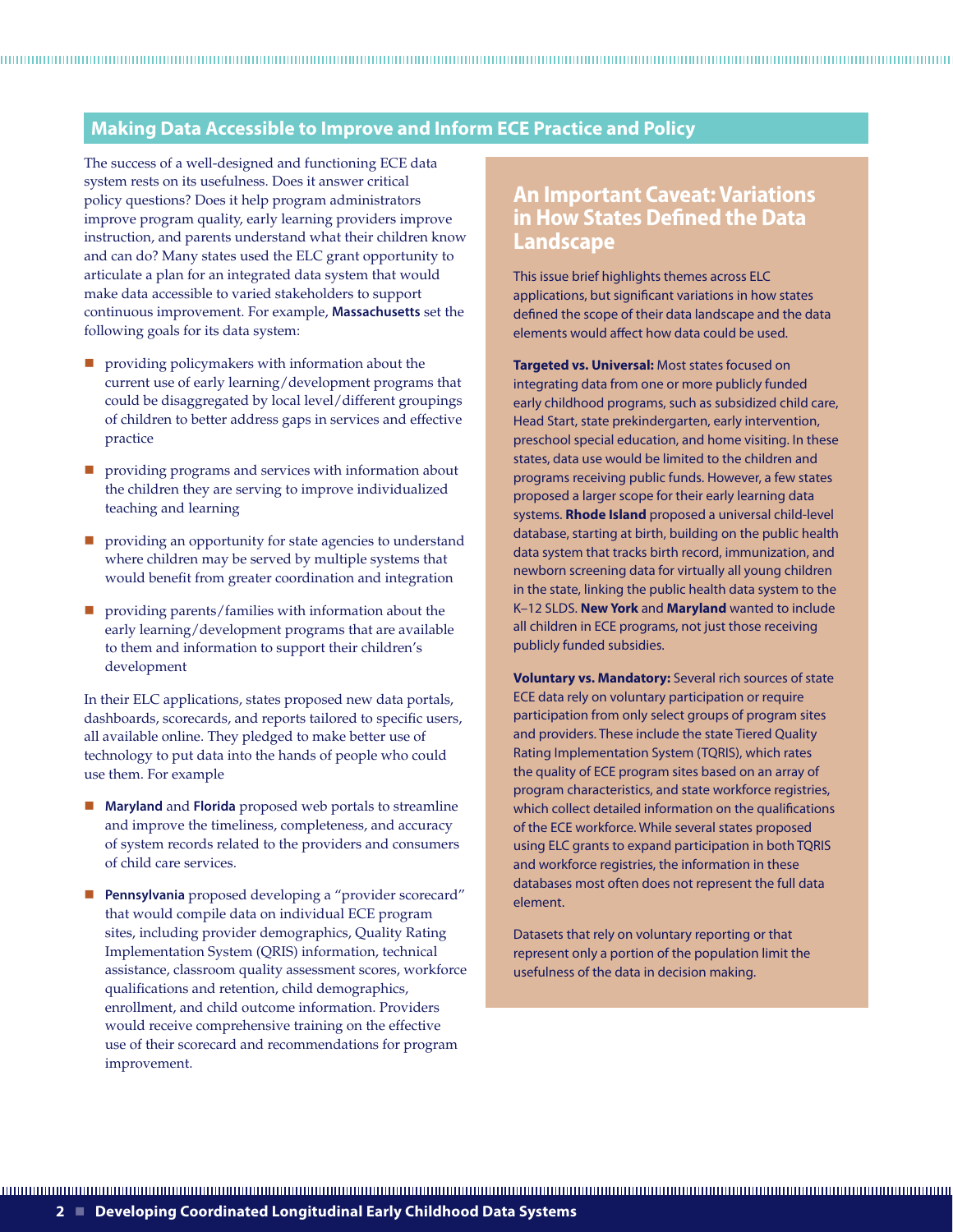- **Minnesota** proposed the creation of a new portal to provide user-friendly, web-based dashboards and reports tailored to educators, administrators, and parents. This would include reports that could link individual teachers and students and could link child attendance and student assessment data.
- The **Connecticut** Data Collaborative is an open affiliation of individuals and organizations from the public and private sectors interested in improving ways data can be accessed and used. The collaborative currently has an Early Childhood Portal that provides access to a wide range of early childhood indicators such as birth and death rates, prenatal care, prekindergarten exposure, school test results, and participation in ECE programs. In the ELC application, Connecticut proposed disseminating data to local early childhood councils and the public through

an open-source, web-based platform with enhanced data analysis and data visualization features to show time trends and compare data across geographic areas.

States described multiple ways to make data more accessible with the goal of making them more useful, but the ultimate usefulness of the data depends on the quality of the data collected and the ability of users to interpret the data. Many states would limit their data collection to a target group of programs or rely on voluntary reporting, significantly limiting the usefulness of the data. (See "An Important Caveat: Variations in How States Defined the Data Landscape.") Several states emphasized the importance of building users' capacity to understand and use data. **Rhode Island,** for example, proposed incorporating effective provider data practices into both QRIS and preschool program standards.

## **Linking Existing ECE Data Systems**

In their plans to develop coordinated early childhood data systems that would provide useful information to policymakers and practitioners, states faced the daunting challenge of linking existing ECE databases across program and agency silos and across levels of data. States proposed two different approaches: data warehouses and federated data systems. **Pennsylvania** and **Maryland,** for example, each proposed an interagency ECE data warehouse—a central hub to house data from different agencies. Other states, such as **Connecticut** and **New Mexico,** proposed federated data systems in which data would remain in existing agency databases, but a user would be able to extract and analyze data across program and agency silos.

Data experts report that a federated system can be less costly to develop and can simplify the process of complying with legal requirements around disclosing client data. A data warehouse, however, more easily facilitates large-scale research and policy analysis across the various programs serving young children.<sup>3</sup>

Regardless of which approach a state chose, state leaders identified several important strategies to link ECE data. These strategies included the following:

- $\blacksquare$  **identifiers** to accurately match records among datasets that represent the same child, program site, or provider/teacher
- **common data standards** to ensure that data fields represent the same type of information when linking databases
- **data-sharing agreements** to develop formal documents that define how data would be linked and used

#### **Identifiers**

Assigning a single, nonduplicated identifier to each child, ECE program site, and member of the ECE workforce facilitates matching records across databases. The Early Childhood Data Collaborative (ECDC) 2011 survey found that only one state **(Pennsylvania)** could link appropriate child- and program site-level data across all ECE programs, and no state could link individual ECE workforce-level data across ECE programs.4 (See box on page 4 for more information about the survey.)

Several ELC applicants proposed linking child-level records by assigning existing identifiers, such as birth certificate numbers **(Connecticut)** or the K–12 secure student identifier. **New York** assigns the K–12 identifier upon entry into the state prekindergarten or preschool special education programs and proposed expanding this practice to other programs, such as child care subsidy and early intervention. Other states (such as **Maine**) did not plan to use unique identifiers but instead proposed matching existing data fields (first name, last name, address, birth date) to identify and link the same child, program, or teacher across databases.

Some states are using both of these approaches. For example, **Illinois** currently assigns the K–12 student identifier to children in a number of early learning programs (including prekindergarten and birth–3 programs). At the same time, the state has launched a "Common Identifier" project to facilitate accurate matching of existing child identifiers across a wider range of state programs serving children. A single, nonduplicated identifier yields the highest matching rate when linking separate datasets, but implementing a common identifier can be costly, time consuming, and politically unpopular. If a state is largely interested in using data for population-based analysis, then state leaders report that a matching algorithm may meet their needs.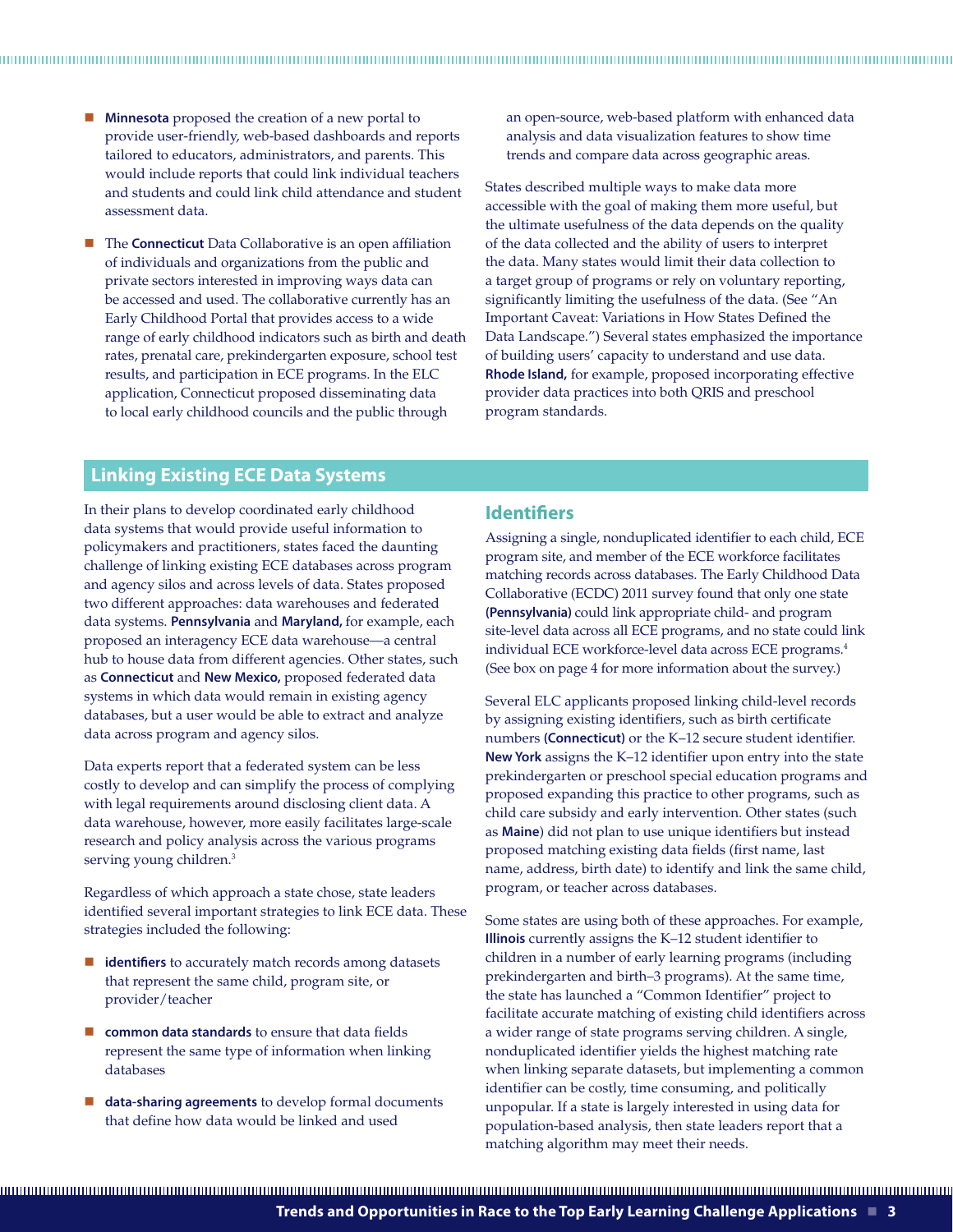# **Common data standards**

A data standard is a set of commonly agreed-upon names, definitions, option sets, and technical specifications for a given selection of data elements. For example, if the data field contains enrollment information, the definition may specify actual enrollment data at a point in time or cumulative enrollment.

Before data fields can be linked across systems, states need to ensure that the fields refer to the same concepts, or else any information drawn from the data will not be valid or meaningful. To do so, several states proposed implementing common data fields and data definitions across existing systems. **Connecticut** proposed offering small grants to allow agencies to modify existing databases to ensure standardized state data structures, formats, and definitions. Other states, including **Minnesota, Massachusetts,** and **North Carolina,** discussed plans to adopt the early childhood component

of the Common Education Data Standards.<sup>5</sup> This common set of data standards, supported by the U.S. Department of Education and developed by a consortium of education stakeholders, provides a structure that any state can voluntarily use to align data fields.

## **Data-sharing agreements**

Data-sharing agreements address the policy and legal challenges associated with linking data, such as how the data will be used; who will have access; and how to ensure the privacy, security, and confidentiality of personally identifiable data. Many states, including **Maine, New York,**  and **Illinois,** proposed formal memorandum of understanding agreements (MOUs) to allow data sharing across agencies. **New York,** for example, proposed that eight state and two New York City agencies sign MOUs to formally establish a coordinated data system.

# **States Collect ECE Data but Cannot Transform the Data into Actionable Information**

In March 2011, the Early Childhood Data Collaborative (ECDC) released findings on how states are collecting and linking data on children, the workforce, and program sites in six state ECE programs: subsidized child care, licensed child care, statefunded Head Start/Early Head Start, state-funded prekindergarten, early intervention, and preschool special education. The analysis revealed the following:

- **Every state collects ECE data** on individual children, program sites, and/or members of the ECE workforce for at least some of the state's ECE programs.
- **Data gaps remain,** especially in workforce data and data related to child development.
- **Data are uncoordinated,** as only one state could link data across all ECE programs at the child and site levels, and no state could do it at the workforce level.
- **Governance matters** because data linkages are more likely to occur between data systems located within the same state agency.

The ECDC formed in 2009 to promote policies that support states' development and use of coordinated ECE data systems. By articulating the Ten Fundamentals of Coordinated State ECE Data Systems and monitoring state progress in developing coordinated ECE data systems, the ECDC seeks to support data-driven policymaking. When data are accessible and stakeholders

**10 Fundamentals of Coordinated State Early Care and Education Data System Inaugural State Analysis**



have the capacity to use data appropriately, coordinated ECE data systems can provide answers about how to improve the quality of ECE programs and the workforce, increase program access, and ultimately improve child outcomes.

For more information on the ECDC, the Ten Fundamentals, and state-by-state results of the analysis, go to **www.ECEData.org**.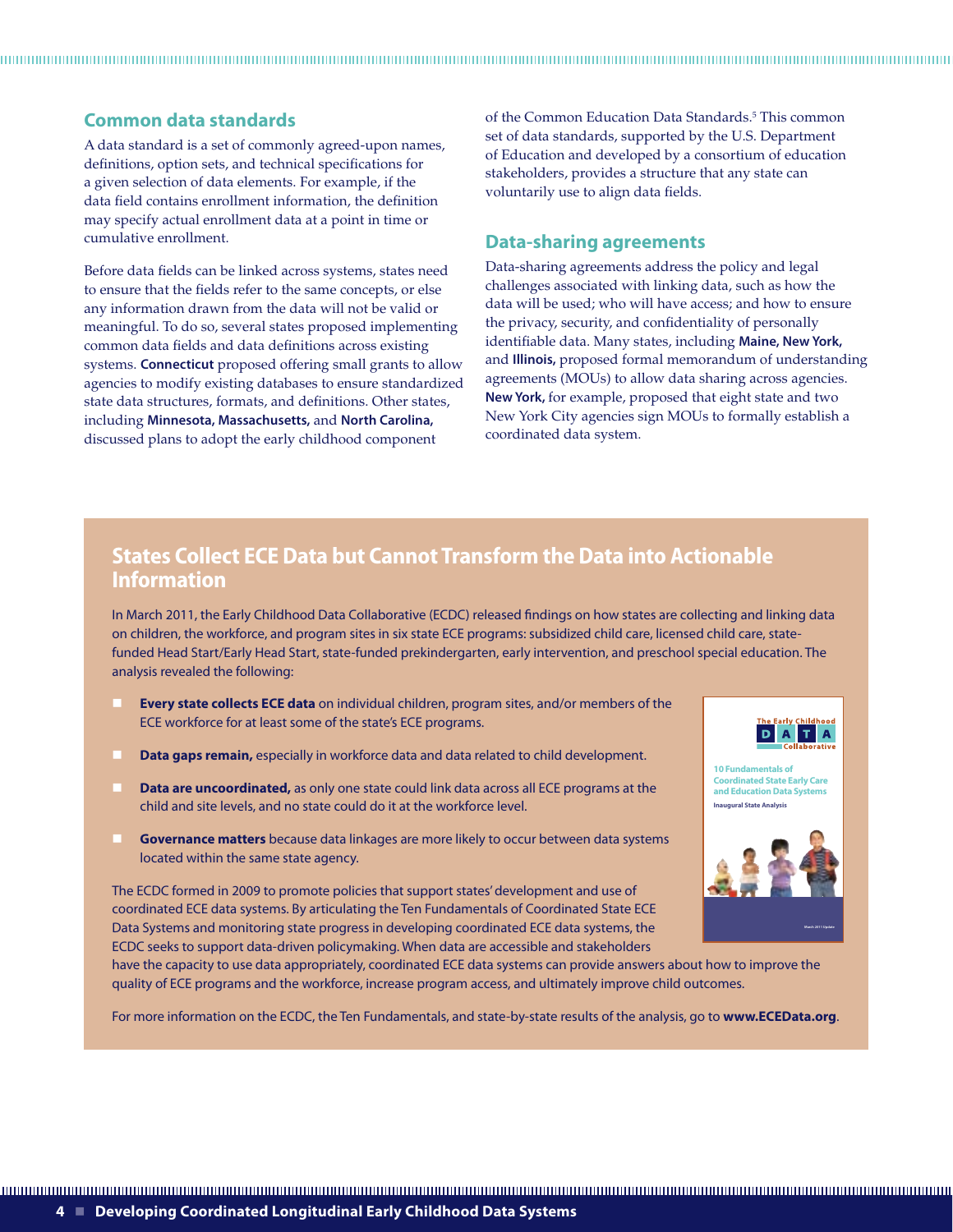## **Filling ECE Data Gaps**

While the majority of state ELC plans reflected an intentional effort to make better use of existing data on young children and ECE programs, states also proposed filling some critical data gaps. First, states proposed collecting new data elements required by the ELC application process. These elements included program-level data on the program's structure, child suspension and expulsion rates, staff retention, staff compensation, and work environment, as well as data reported as part of a TQRIS. The ELC grant application also required states to collect child-level program participation and attendance data.

In addition to addressing these grant requirements, state applications focused on filling two significant gaps in data collection:

- data on the ECE workforce
- data related to children's development over time

## **Expanding data on the ECE workforce**

The 2011 ECDC state analysis found that states collect less data on the workforce than on programs and the children they serve, and many of the ELC applications focused on filling this data gap.6 State workforce registries are information systems that capture data about the early childhood workforce and often serve as a hub for information on training opportunities available in the community. As of 2012, 33 states had state registries, and several other states were planning or developing registries.<sup>7</sup> Some states require practitioners in certain sectors to register; in other states, registries are voluntary. State ELC applications reflected an interest in making these registries more robust, by adding data fields and increasing participation in the registry.

State registries typically capture demographic, educational, professional development, and employment information on individuals working in licensed child care. **Connecticut,** for example, proposed new data fields that would focus on whether practitioners meet the requirements specified in the state's core knowledge and competencies framework. Other states, such as **Vermont,** are standardizing data elements so they comply with the National Registry Alliance standards. By doing so, these states will have the capacity to link workforce data with other states.

Many states focused on expanding their registries to more accurately reflect the state early childhood workforce, which often extends beyond center-based teachers and home providers serving children from birth to age 5. **Illinois** and **Vermont** proposed linking early childhood workforce registries to data on certified teachers working with children from birth to age 8. **Illinois** hoped to increase participation in the registry from 18,500 to 50,000 by requiring all practitioners working in licensed early learning development programs to register. **Vermont** also proposed outreach to practitioners employed outside licensed ECE programs, such as health workers and early interventionists.

# **Collecting data on child development**

Access to child development data can inform improvements in instruction, promote smooth transitions between programs, and potentially reduce duplicate assessments when children move from one early childhood program to another. The early childhood field, however, has not yet reached a consensus around when and how to effectively assess child development. As a result, state leaders have been reluctant to mandate specific assessment protocols. While the ELC grant opportunity has spurred new state proposals around assessment, any state effort to collect this information will need to include significant stakeholder input on appropriate assessment tools and uses of assessment data.

Many ELC applications mentioned the desire to capture new data on child development, ranging from developmental screenings to kindergarten entry assessments (KEAs), in ECE data systems. For example

- **Rhode Island** planned to expand KIDSNET, the data system that houses public health data such as birth records, immunizations, and newborn screening data on all children born or immunized in the state. KIDSNET would be expanded to serve as a central, statewide depository for developmental screening and referral data for children from birth to kindergarten entry and would link to early learning data and the K–12 SLDS.
- **New Mexico's** Community Data Collaborative makes aggregate early childhood health data available at the community level. The state application proposed expanding this work by adding assessment data from prekindergarten and child care programs participating in the state's TQRIS into the community-level datamapping tool.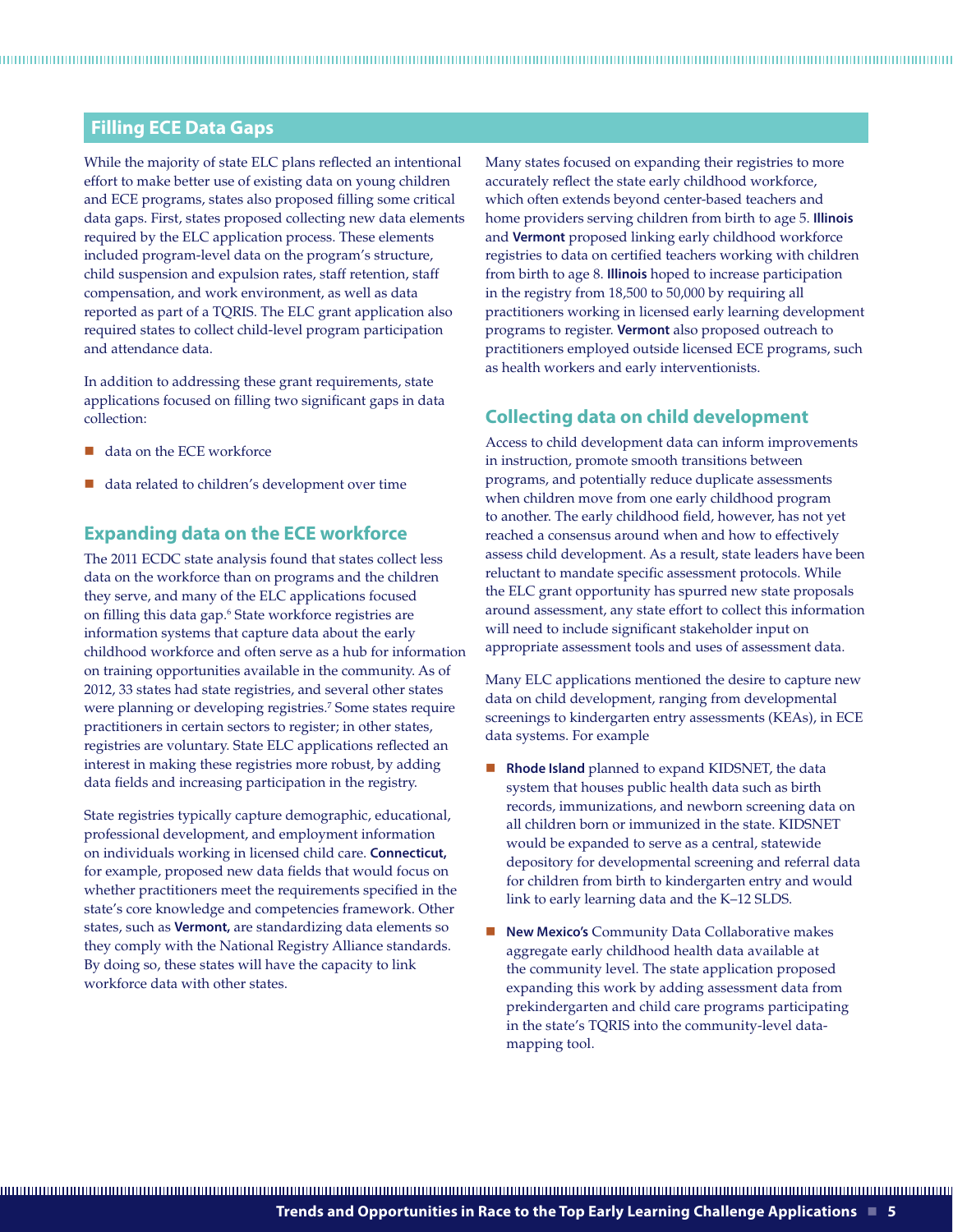- **Maryland** described a process to collect and report on child formative assessment information across publicly funded programs participating in the state's revised TQRIS.
- **Thirty-five of the 37 states** applying for an ELC grant (all applicants except Maine and Missouri) proposed developing, revising, or expanding a statewide KEA that would cover five required domains of development and align with state early learning standards. Twenty of these states proposed creating a new statewide KEA, while others would revise and/or scale up an existing

assessment. As required by the ELC application, these states all would include KEA data in their integrated data systems, and many also proposed specific new uses of KEA data to inform kindergarten instruction, as well as ECE policy and practice.

States are required to report on child outcomes for children participating in programs funded through the Early Intervention (Part C) and Preschool Special Education (Part B, Section 619) funding streams. In general, the applications reflected how states plan to or are already linking these data to their K–12 SLDS.

#### **Strengthening the Connection between ECE Data and Data from Other Systems**

The ELC application required all states to integrate or link ECE data to an SLDS. As a result, several states proposed new strategies to connect ECE data with their existing SLDS. Several states also went beyond the requirements, proposing links to other data systems, such as federally funded Head Start and health and human services data systems.

#### **Linking with K–12 data systems**

When ECE data are linked with an SLDS, teachers and administrators can track and support individual children's educational progress from ECE programs through elementary school and beyond. With these data linkages in place, policymakers and researchers may also be able to analyze long-term outcomes for children who participate in publicly funded ECE programs.

Several states proposed new strategies to link child-level data between these two data systems. For example, **Pennsylvania** proposed linking existing unique ECE identifiers with K–12 student identifiers across the state's ECE and K–12 data warehouses. These links would allow reporting on 3rd grade outcomes for children served in state ECE programs. In **Connecticut,** which is using birth certificate numbers as a common identifier for children in ECE programs, the state proposed linking this identifier with the state's K–12 student identifier upon children's registration in kindergarten.

Other states proposed building one integrated P–12 or P–20 education data system. **Illinois,** for example, is using a federated data integration model for a P–20 education data system and assigning unique child identifiers across multiple ECE programs. This system has expanded to include new ECE programs in recent years, including prekindergarten, home visiting, and early intervention.

#### **Integrating Head Start**

At least nine states proposed integrating federally funded Head Start and Early Head Start data into a coordinated state early childhood data system. This integration would be particularly challenging since Head Start data reside with local grantees. While aggregated data are reported to the federal government, there is no state repository for data on children participating in Head Start. According to the applications, **Maine** and **Illinois** are working to collect federally funded Head Start data at the state level. **Maine** is integrating data from Head Start and Early Head Start grantees into its SLDS. The Illinois Head Start Association has a plan to develop a state-level Head Start database containing child-level demographic and developmental data and program site (grantee) information for all Head Start and Early Head Start programs in the state. Head Start and Early Head Start workforce data would be captured through the states' workforce registries.

# **Linking with health and human services data systems**

Finally, several states proposed linking ECE data to related data systems, such as health and human services data. **New Mexico** mentioned integrating child welfare and the Child and Adult Care Food Program data. **Vermont** proposed linking to the Medicaid Management Information System for developmental screening and well-child visit information. **Pennsylvania, Illinois,** and **Maine** proposed integrating data from one or more home-visiting programs.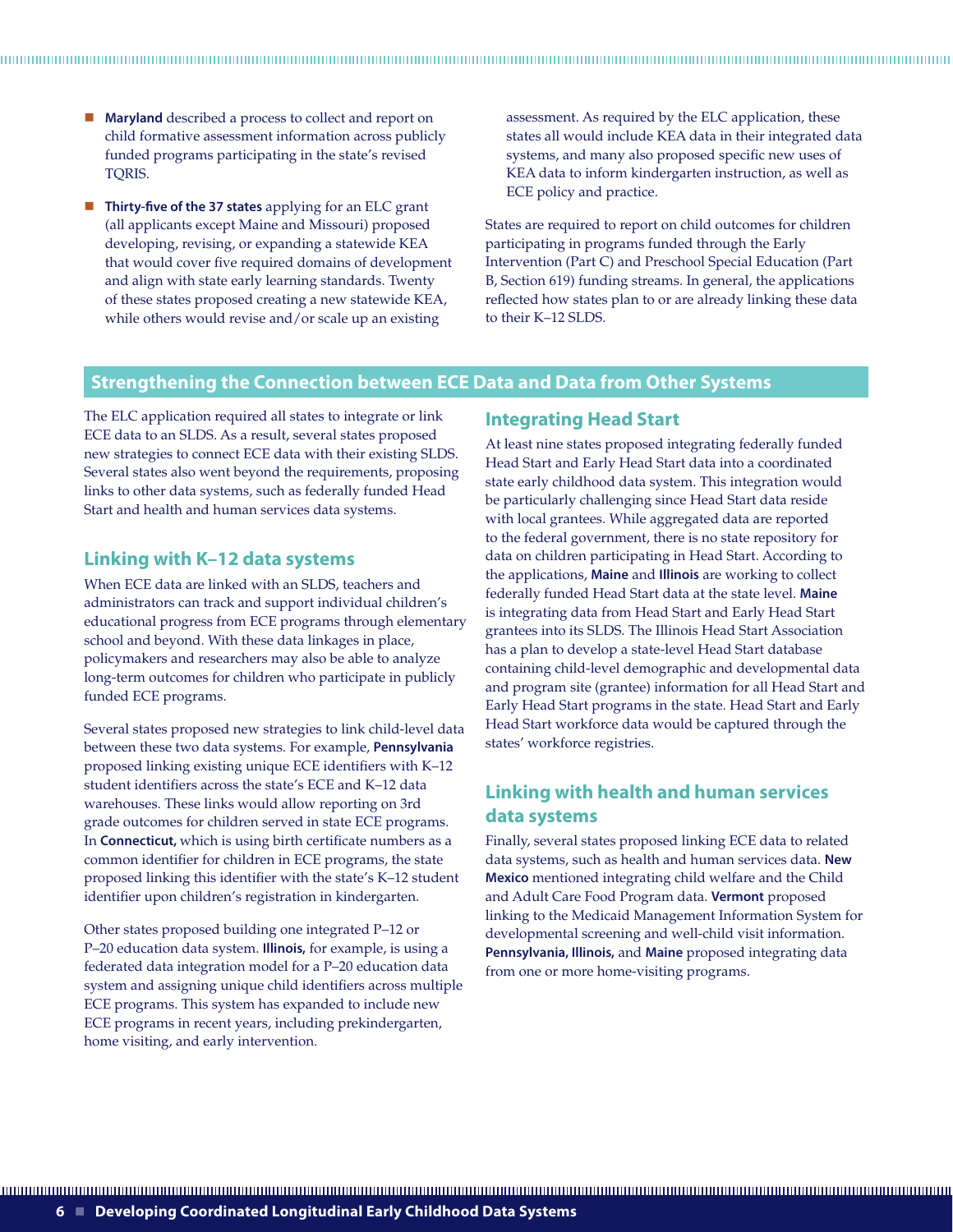## **Developing Interagency Data Governance Structures**

Many states proposed developing a state data governance body to set state policies that would guide data collection, access, and use. These policies would ensure data quality; protect privacy, security, and confidentiality; and ensure interoperability between new and existing state data systems. Since ECE data typically exist in multiple state agencies, data governance bodies need to reflect the interagency nature of the data system. It is critical to include several different types of individuals in this body, including decision makers with authority over budgets and agency policies, stakeholders who understand the meaning behind the data and how data would be used, and information technology or data managers who understand technology systems and privacy and security safeguards.

While some states, such as **Connecticut,** proposed new interagency early childhood data governance bodies, most states identified the state department of education as the

lead agency and proposed adding early childhood data to existing governance structures. **Maine** and **Kentucky** proposed expanding the existing SLDS steering committee. **Rhode Island, North Carolina,** and **Vermont** proposed establishing a data system governance body within the existing Early Childhood Advisory Council (ECAC) structure, which already serves as a hub for interagency collaboration and includes stakeholders from state and local agencies and programs serving young children. **North Carolina** also proposed a process to engage local Smart Start and other local coordinating councils in providing input on plans to collect and use ECE data. **Maryland** proposed leveraging the expertise of both its SLDS committee and its ECAC. The SLDS committee would serve as the governance body to support improvements to the state's Early Childhood Data Warehouse, and the ECAC would provide assistance and input to this committee to ensure that the data warehouse meets stakeholders' data needs.

### **Looking Forward**

Through the ELC, states were encouraged to redesign the use of their data systems, changing the focus from compliance to continuous improvement. States that won the ELC competition now have the opportunity to make better use of existing data and develop a data infrastructure that can support a highquality early childhood system. Most applicants, however, did not receive an ELC award and reported only limited efforts to carry out their plans with support from other federal grants, state funds, or private funds.

Given continued challenging fiscal climates in states, states that did not win ELC grants are moving forward with lower-cost actions in their plans (e.g., mapping existing data elements) that will build the groundwork for a statewide ECE data system. Early childhood stakeholders in some states are reaching out to partners in K–12 or health systems that may have resources and expertise on integrated data system development. Finally, some state leaders are promoting incremental steps, such as assigning a K–12 student identifier

to children in targeted ECE programs, piloting coordinated data efforts in a local community, or creating a prototype for an integrated data system.

As state leaders implement some or all of their ELC data systems plans, they will benefit from opportunities to learn from each other. While state plans reflect different approaches to building coordinated ECE data systems, there are many commonalities and opportunities to share promising strategies. Specifically, states need assistance in understanding best practices in sharing information with various stakeholders through user-friendly web portals and reports and linking existing databases. States will also benefit from continued sharing of best practices in strengthening workforce registries and child assessment data, linking ECE data with other state data systems, and developing effective strategies for data governance. As they implement their plans, states that won ELC grants will offer new lessons and provide examples of the potential of integrated data to inform policy and practice.

#### **Endnotes**

- <sup>1</sup> The nine states that were awarded grants are California, Delaware, Maryland, Massachusetts, Minnesota, North Carolina, Ohio, Rhode Island, and Washington. California, Delaware, and Washington did not address the data systems priority in their applications.
- <sup>2</sup> These states are Colorado, Illinois, New Mexico, Oregon, and Wisconsin.
- 3 http://www.ispc.upenn.edu/documents/Prashant.pdf
- 4 ECDC survey, November 2010
- 5 https://ceds.ed.gov/
- 6 ECDC Survey, November 2010
- 7 http://www.registryalliance.org